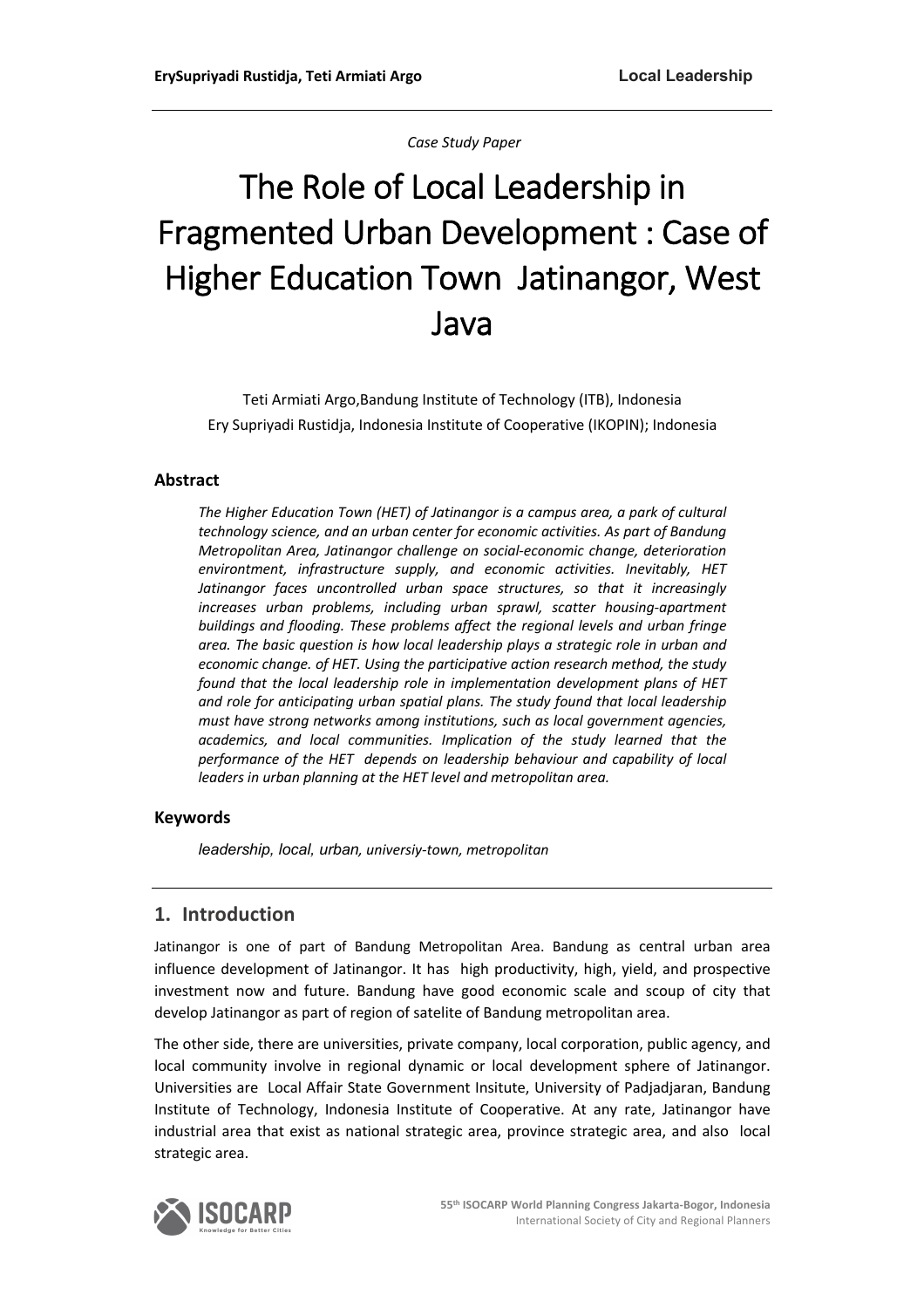As an urban fringe area from Bandung, Jatinangor faced social, economy, and environment change It has been challenge of urban dynamics Jatinangor**.** Jatinangor have long journey development of regional development. In Fact, pattern of development Jatinangor have change of driving force urban area development and also urban management agenda. There are shifting pattern development from government driving force to universities driven, corporate driven, government driven, and community development driven. Involvement of government have changed as soon as possible of planning sphere, such as top-down iinterventionists, relocation of higher educational area, deconcentric of planning. The other side existed a few sphere planning in Jatinangor such as collaborative planning, activist planning, communicative action, and bottom-up planning.

In a fact, Jatinangor have highly and fast urban development processes, such as Regional development improved access, public service, and growth, campus academic activities, infrastructure supply, technology park and cultural science, economic growth, the challenges of spatial environmental, uncontrolled apartment buildings , and widespread flooding at the regional level. There are main issues of Jatinangor development, such as congestion, traffic jump, uncontrolled spatial plan, social inequality, rregional environmental degradation (Puddles, Floods, waste management, greenbelt area), border line problems (road, river), urban sprawl, and community economic development. It is too much local issue in Jatinangor must be solved, even as development of Jatinangor capacity of local leader try to build partnership scheme between stakeholders', to develop a scientific culture, to empower local people, and to accelerate technology transfer.

Performance of Higher Education Town (HET) or university town be challenge for leadership overcome a lack of continuity empowerment, economy inequality, lack of Infrastructure, competitive talent, and better doing-living in Jatinangor. The question is how local government plays a strategic role in spatial plan, develop plans, and create program activity for Higher Education Town. The other question, is leadership situation played a strong role in improving the performance of the HET area ?

# **2.** Focus Study and Methodology

This study be worked by concurrent embedded research methods use participation observation, direct interaction, and qualitative-quantitative data combining. The focus study emphasizes how local leaders can face fragmented urban development and how far local leader can do it.

To answer this question, the researchers observed direct participation in community empowerment activities and Jatinangor urban development on the behaviour of local leaders during the activity. In-depth observation of the object of study continued with triangulation, so that confirmation and explanation of the behaviour of local leaders in the face of fragmented urban development that occurred at HET Jatinangor was obtained. The result of triangulation process be derived on local leadership pattern, local leadership spectrum, local leadership on quadruple helix interaction, and local leadership situational in HET of Jatinangor.

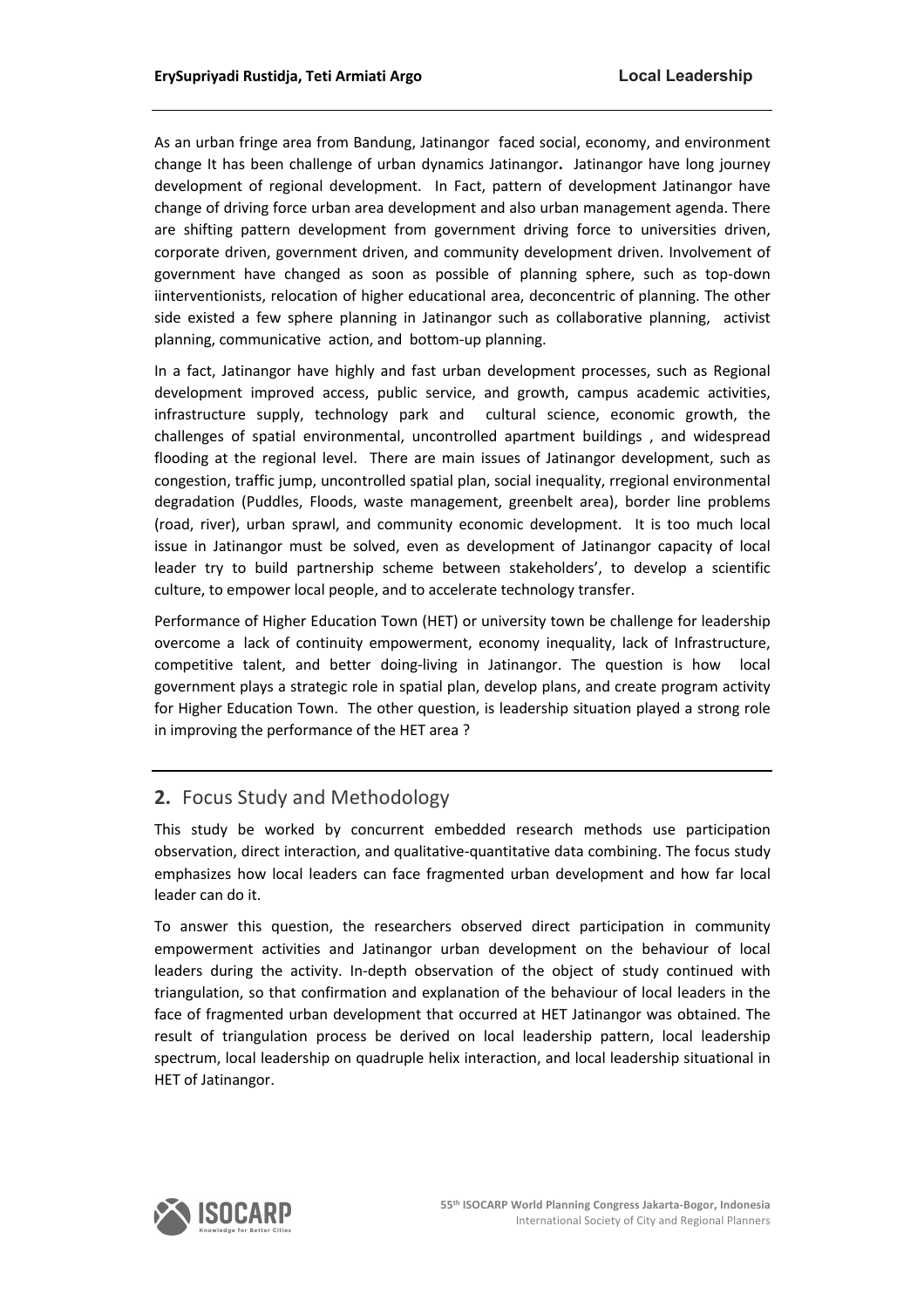A few literature study that relevan include

- Leadership style as a behavior pattern a leader to influence his employees in achieving organizational goals (Dubrin ,2006)
- Leadership style is the way in which a person leaders provide direction and motivate others to optimize performance ( Josste , 2009)
- Leadership style can be said as a repetitive pattern of behavior shown by a leader (Khoza, Chetty, & Karodia, 2016).
- Situational leadership style must be able to mediate and recognize certain situations and then identify leadership styles that are suitable for the situation (Aslam et al, 2015).
- Civic leadership is generally enacted by individuals operating in small organizations, in most of the cases built around informal social relationships and common values (e.g., Putnam, 1993).

Determinant factors of effective regional leadership influence trait and behaviour are empowerment leader, accountability, competence, commitment, capacity, futuristic view policy, network, and diversion. Even better, leader as a process and behaviour has characteristics that are individualistic influences a group of individuals to achieve a common goal, and shared activities to carry out by a group or network. Leaderships as a process of motivating people to work together collaboratively to accomplish great things. Leaderships behaviour focuses on what leaders do most of the time and focus on the context of behaviour or how that might cause shift in behaviour

Leadership behaviour explain about reciprocal leadership. It describe reversible of characteristic leadership such as promoting, listening, accounting of multiple, setting of strategy, fostering linkages, individualistic view, creating opportunity, promoting innovation, harness knowledge, and reputation**.**

# **3. Fact Finding**

The study found local government based on leadership periode in HET of Jatinangor be shown in Figure 1.

The study found local government based on leadership periode in HET of Jatinangor be shown in Figure 1

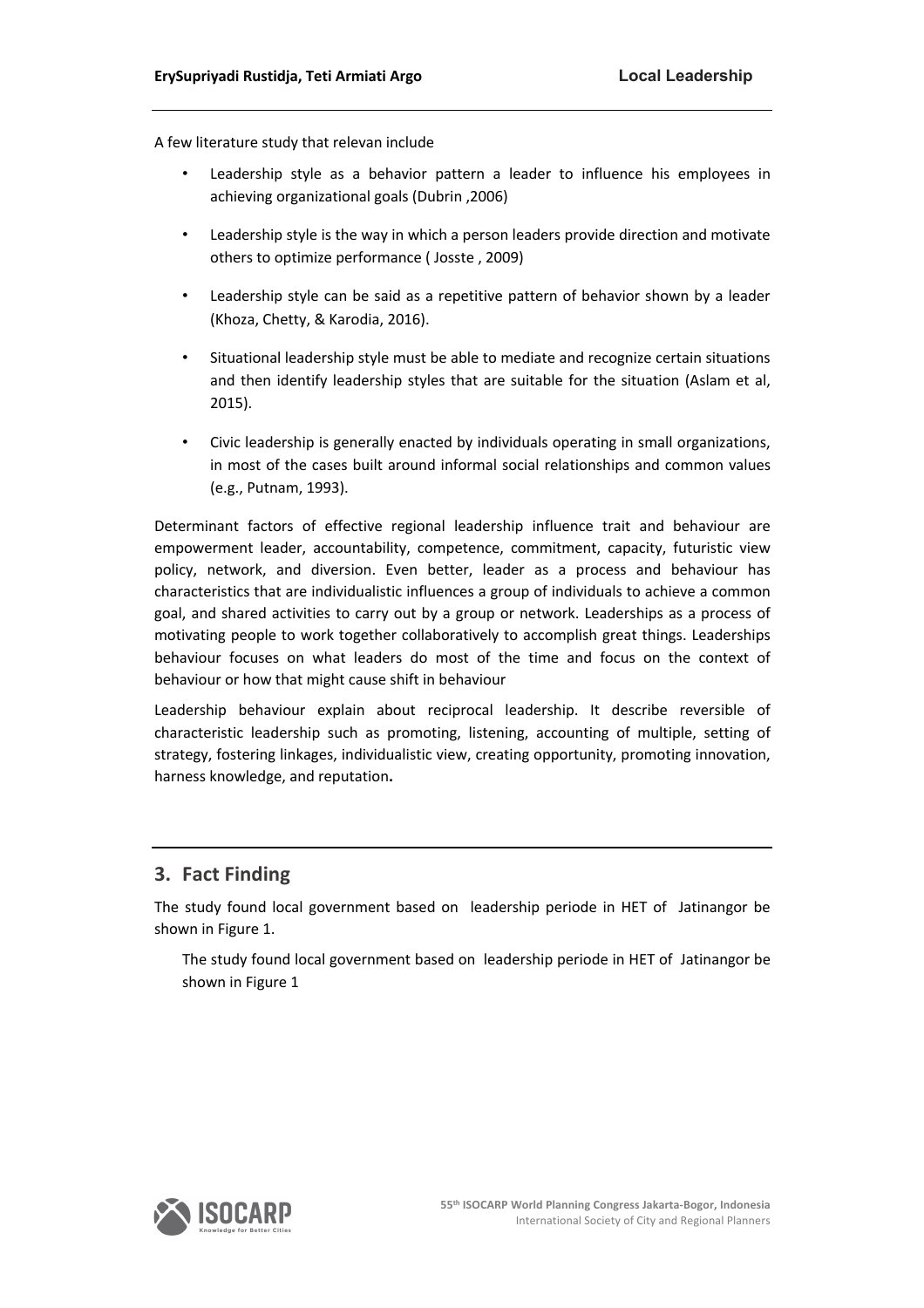| LOCAL GOVERNMENT        | LEADERSHIP PERIOD |           |           |           |           |  |           |                                           |                              |  |  |  |           |           |           |           |
|-------------------------|-------------------|-----------|-----------|-----------|-----------|--|-----------|-------------------------------------------|------------------------------|--|--|--|-----------|-----------|-----------|-----------|
|                         |                   |           |           |           |           |  |           |                                           |                              |  |  |  |           |           |           |           |
| REGENT                  | 1977-1983         |           | 1983-1993 | 1993-1998 |           |  | 1998-2003 |                                           | 2003-2013                    |  |  |  | 2013-2016 | 2016 2017 |           |           |
|                         |                   |           |           |           |           |  |           |                                           |                              |  |  |  |           |           |           |           |
| <b>HEAD OF DISTRICT</b> | 1978-1980         | 1980-1984 | 1984-1992 |           | 1992-1995 |  |           | 995-1997 <mark>1997-1999</mark> 1999-2002 | 2002-2005 2005-200 2007-2009 |  |  |  |           |           | 2015-2016 | 2016-2018 |
|                         |                   |           |           |           |           |  |           |                                           |                              |  |  |  |           |           |           |           |



Local government leader activity on urban development in Jatinangor include

- Activating on Spatial and Development Plan of HET
- Catalyzing, facilitating, mediating, initiating programs
- Facilitating Interacton for stakeholders
- Assist the legitimacy of local forums
- Bridging the communication process of academic activities and local community services through collective action.
- Provide of the technical and financial assistance
- Legitimize of urban policies

Local leader in the quadruple interaction in HET of Jatinangor be shown in Figure 2





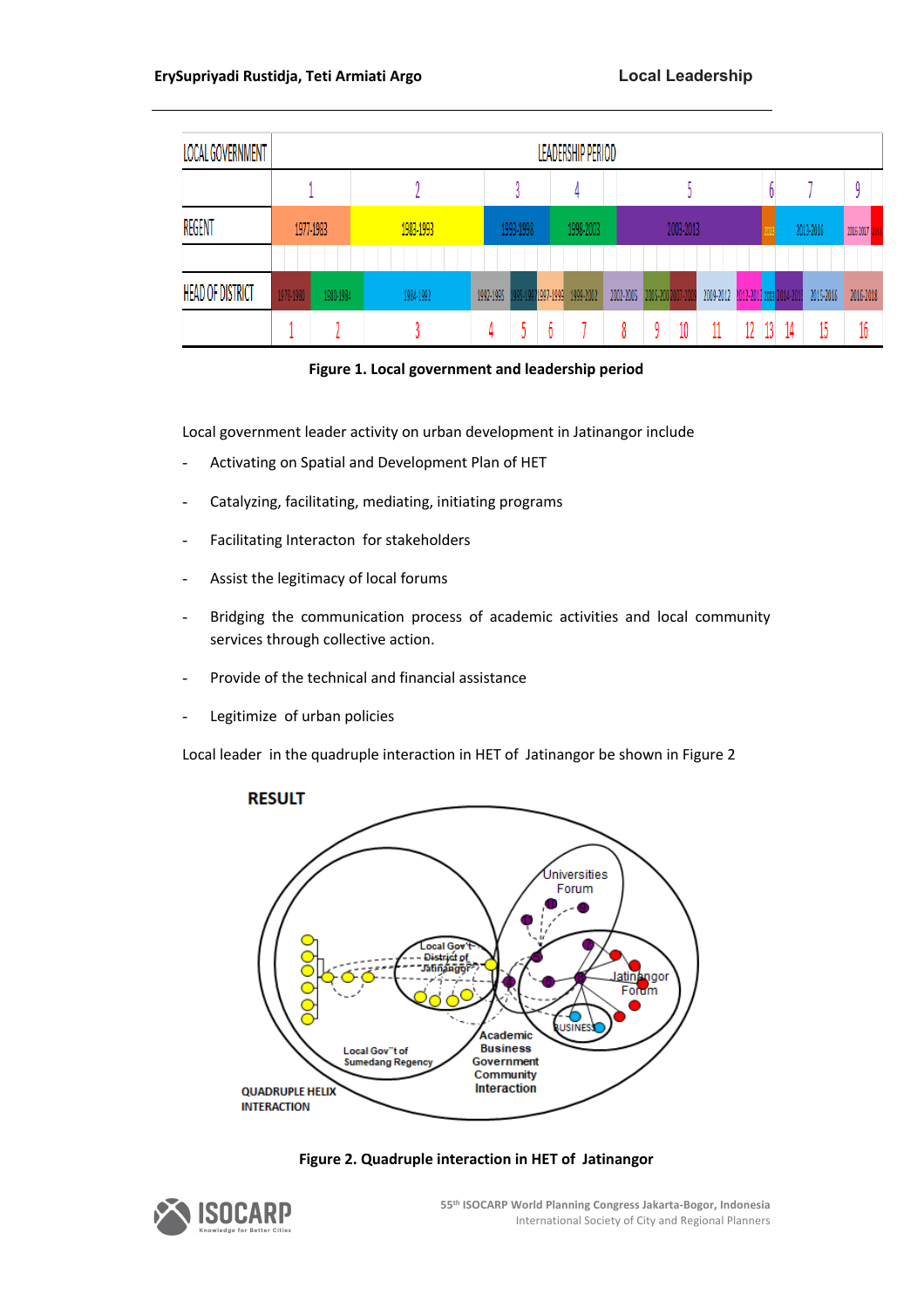Local leadership pattern in HET of Jatinangor be shown in this Table 1, Table 2 and Table 3

Table 1. Role of Local Leadership

#### Leadership Pattern

| Leadership<br><b>Pattern</b> | <b>MANAGERIAL</b>                                                                                                                                                                                                           | <b>POLITICAL</b>                                                                                                                                                                                                                                                                                                                                                                                                                                                | <b>CIVIC</b>                                                                                                                                                                                             |  |  |  |
|------------------------------|-----------------------------------------------------------------------------------------------------------------------------------------------------------------------------------------------------------------------------|-----------------------------------------------------------------------------------------------------------------------------------------------------------------------------------------------------------------------------------------------------------------------------------------------------------------------------------------------------------------------------------------------------------------------------------------------------------------|----------------------------------------------------------------------------------------------------------------------------------------------------------------------------------------------------------|--|--|--|
|                              | <b>Local Goverment</b>                                                                                                                                                                                                      | <b>Local Goverment</b>                                                                                                                                                                                                                                                                                                                                                                                                                                          | <b>Local Goverment</b>                                                                                                                                                                                   |  |  |  |
| Role of Local<br>Leadership  | important<br><b>intermediaries</b><br>between<br>managing the<br>functional policy<br>and service<br>delivery<br>responsibilities<br><b>Role with respect</b><br>to central<br>government and<br>local/regional<br>agencies | Maintaining a critical mass of<br>٠<br>political support.<br>Developing strategic policy<br>٠<br>direction.<br>Seeking to further leadership<br>٠<br>priorities outside the authority.<br>Ensuring task accomplishment.<br>٠<br>To combine accountability and<br>٠<br>legitimacy the capacity to<br>identify and focus on clear<br>priorities for action engaging<br>with other stakeholders in a<br>locality in order to advance<br>strategic decision-making. | Non-profit<br>٠<br>organizations and<br>community groups in<br>seeking to transform<br>their local/regional<br>habitus<br>Appear to be<br>٠<br>disparate interests<br>into an institutional<br>framework |  |  |  |

Adopted from Leslie Budd & Alessandro Sancino (2016)

| Leadership<br>Spectrum | MANAGERIAL                                           | <b>POLITICAL</b>                                                                             | <b>CIVIC</b>                                                            |  |  |
|------------------------|------------------------------------------------------|----------------------------------------------------------------------------------------------|-------------------------------------------------------------------------|--|--|
|                        | Local Goverment                                      | Local Leader                                                                                 | Local Community                                                         |  |  |
| <b>Leader</b>          | Ostensibly the political<br>leader, chief executives | Elected                                                                                      | Individual leadership                                                   |  |  |
| <b>Structure</b>       | Municipality as a generalist<br>institution          | The power<br>concentrated in the<br>hands of the new<br>directly elected                     | Local and value-based civic<br>organizations                            |  |  |
| <b>Process</b>         | Outsourcing and co-<br>production                    | Local issue-based<br>shifting to city-regional<br>administrative and<br>territorial entities | Depend heavily on public<br>sector funds                                |  |  |
| Fellowship             | Mainly formal institutional                          | Electoral participation                                                                      | Volunteerism, social contact,<br>proximity and governance<br>reputation |  |  |

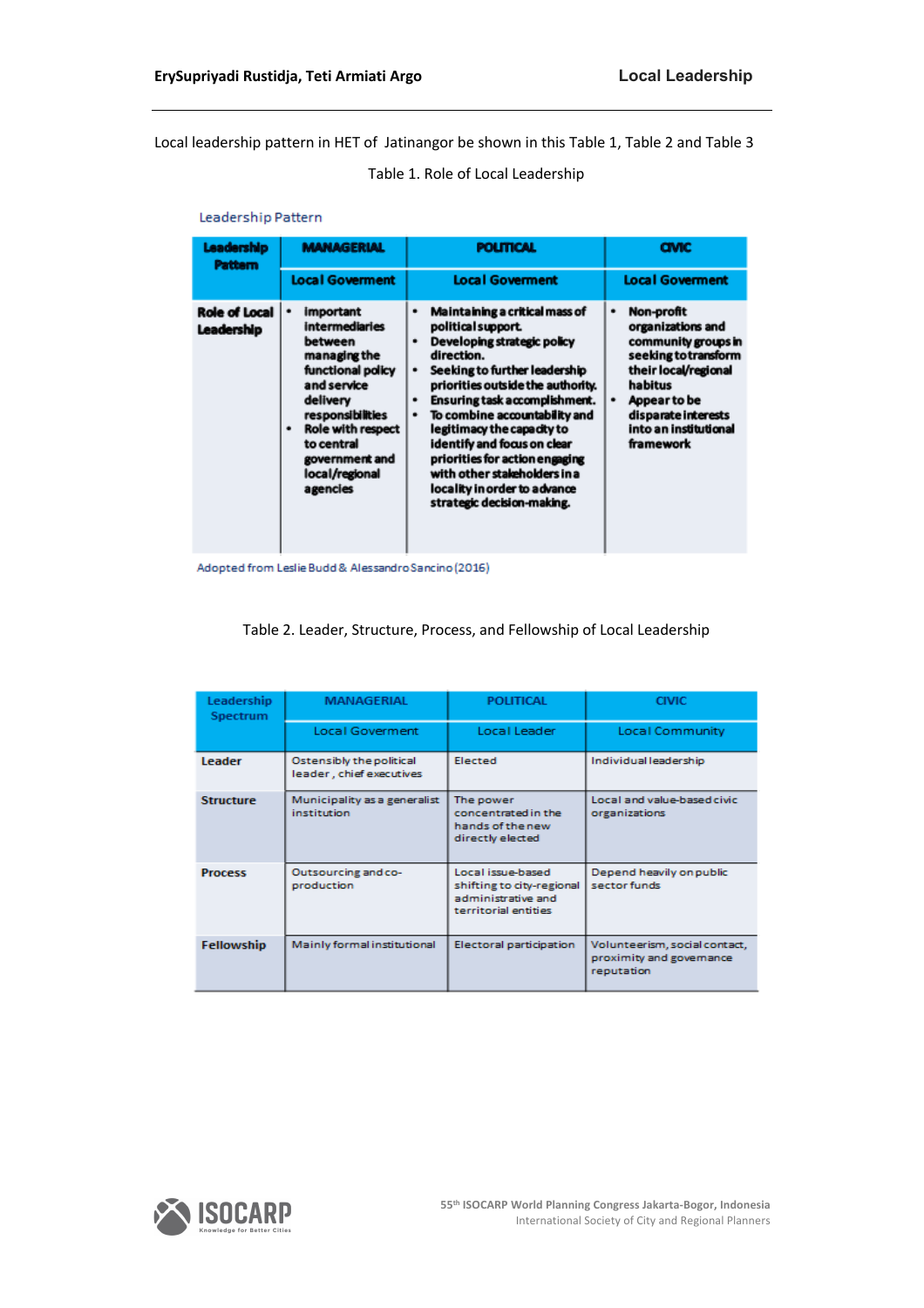| Leadership<br>Spectrum |                 | <b>MANAGERIAL</b>                | <b>POLITICAL</b>     |                                  | <b>CIVIC</b>    |                           |  |
|------------------------|-----------------|----------------------------------|----------------------|----------------------------------|-----------------|---------------------------|--|
|                        | Local<br>leader | <b>District</b><br><b>leader</b> | Local<br>leader      | <b>District</b><br><b>leader</b> | Local<br>leader | <b>District</b><br>leader |  |
| Leader                 | $***$           | $\ddot{}$                        | $+ + + +$            | $\ddot{}$                        | $\ddot{}$       | $***$                     |  |
| <b>Structure</b>       | $***$           | ٠                                | $++$                 | $\ddot{}$                        | $\ddot{}$       | $+ + + + +$               |  |
| <b>Process</b>         | $***$           | $***$                            | $\ddot{\phantom{1}}$ | $+ + + + +$                      | $+ + +$         | $***$                     |  |
| Fellowship             | $***$           | $***$                            | $++$                 | $***$                            | $++$            | $***$                     |  |

Table 3. Performance of Leadership spectrum in HET Jatinangor

#### Conclusion and Implication

The study found that component of leadership situational in HET of Jatinangor include ability to handle urban issues, level of leadership, consistency and commitment, level of representative, foresight, and capacity. A good leadership situation is able to build a strong network between local government agencies, with academics, businesses, and communities to streamline development of HET that benefits multi-stakeholders, such as

- Network between actors in HET will determine effectivity of performance of quadruple helix.
- It is critical to selected capable local leaders in HET for directing leadership situation and at the same time improving performance of HET of Jatinangor according to spatial plan and development plan of HET Jatinangor.
- The common trend towards strengthening the executive side of political leadership rather than the representative one.
- The growing forms of civic leadership as a trigger for creating public and social value and enhancing the resilience of HET
- The concurrent embedded strategy research methods have advantage of being able to analyze factors affecting the performance of HET region and observing leadership behaviors simultaneously.